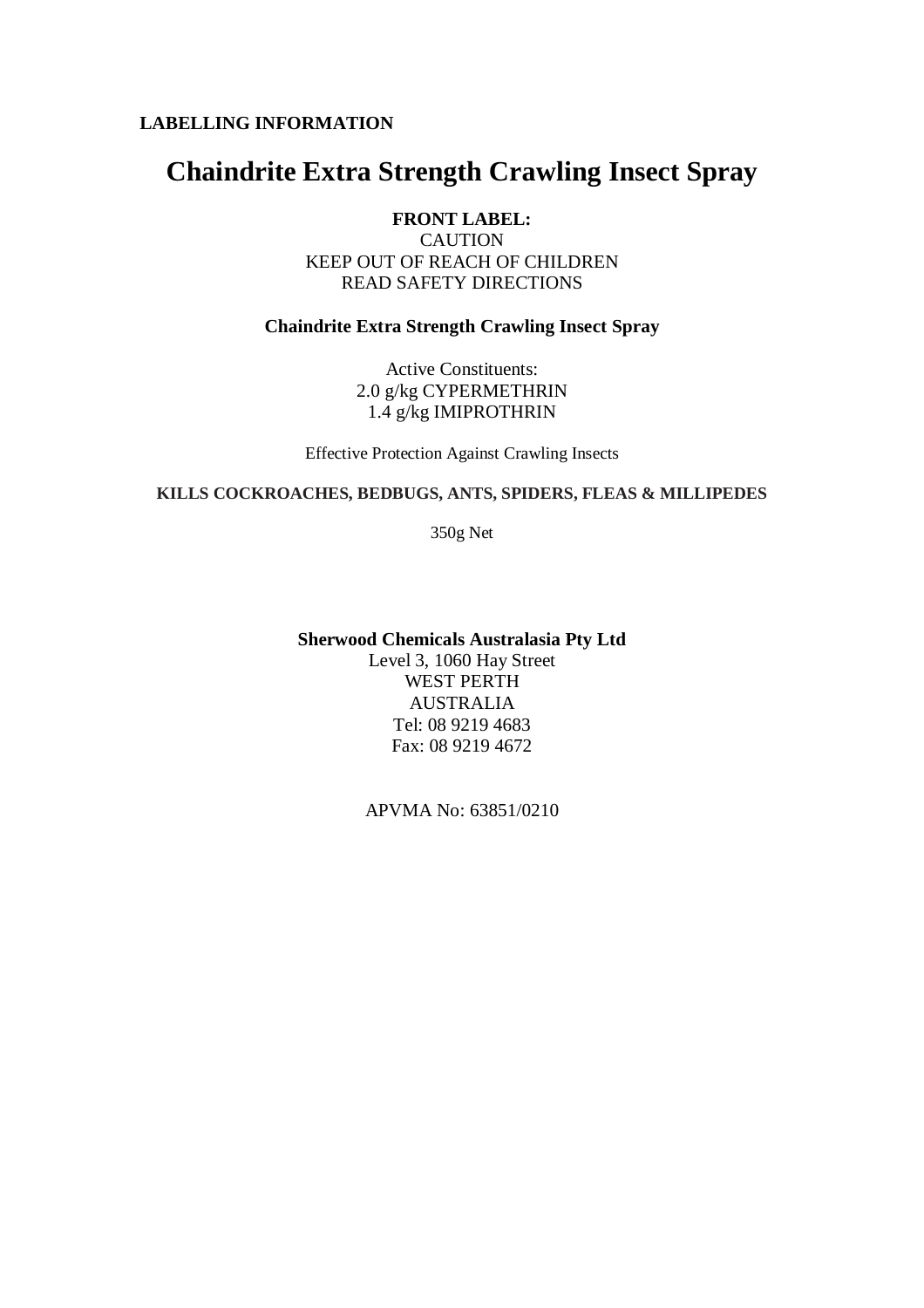### **Right Side Panel:**

#### **HOW TO USE**

Shake can well before using. Keep can as upright as possible and hold about  $15 - 20$ cm from the surface. Avoid using on plastic surfaces. Treating surface with Chaindrite Extra Strength Crawling Insect Spray will kill and protect against a large range of crawling insects. For direct kill spray in the direction of the crawling insect.

**Cockroaches -** Spray skirting boards, under cupboards, behind stoves and refrigerators, and other places where cockroaches live and hide.

**Silverfish-** Spray architraves, bookshelves, and other areas where paper is stored. **Ants-** Spray around garbage bins and food disposal areas and entry points.

**Carpet Beetles-** Lightly spray under carpets, lounge chairs and along skirting boards. **Fleas-** Infested rooms should be closed and treated by thoroughly spraying the carpet. Ventilate the room 4 hours after use. Ensure adequate ventilation during use. **Spiders-** Spray where cobwebs appear.

**Clothes Moths-** Spray storage areas and in emptied drawers and wardrobes.

**Bed Bugs** – Spray areas where bedbugs hide such as bed frames, floors and skirting boards. **Millipedes** – Thoroughly spray surfaces inside the home where millipedes enter to maintain an insecticide barrier.

# **NOT TO BE USED FOR ANY PURPOSE, OR IN ANY MANNER, CONTRARY TO THIS LABEL UNLESS AUTHORISED.**

### **CAUTION: EXTREMELY FLAMABLE.**

PRESSURISED DISPENSER. DO NOT SPRAY ON A NAKED FLAME OR ANY INCANDESCENT MATERIAL. KEEP AWAY FROM SOURCES OF IGNITION. NO SMOKING.

"Flammable Gas 2 Diamond"

### **Left Side Panel;**

# **PRECAUTION KEEP OUT OF REACH OF CHILDREN.**

Do not spray directly on humans, pets, exposed food, food preparation areas or food utensils. Do not spray towards faces. Avoid contact with eyes and skin, and wash hands after use.

Remove or cover fish tanks before spraying.

Care should be taken with fabric and furnishings.

Do not spray on painted surfaces.

### **BEWARE:**

DELIBERATELY SNIFFING OR INHALING CONCENTRATED SPRAY CAN BE HARMFUL OR FATAL.

## **SPRAY IN A WELL VENTILATED AREA**

**SAFETY DIRECTIONS**